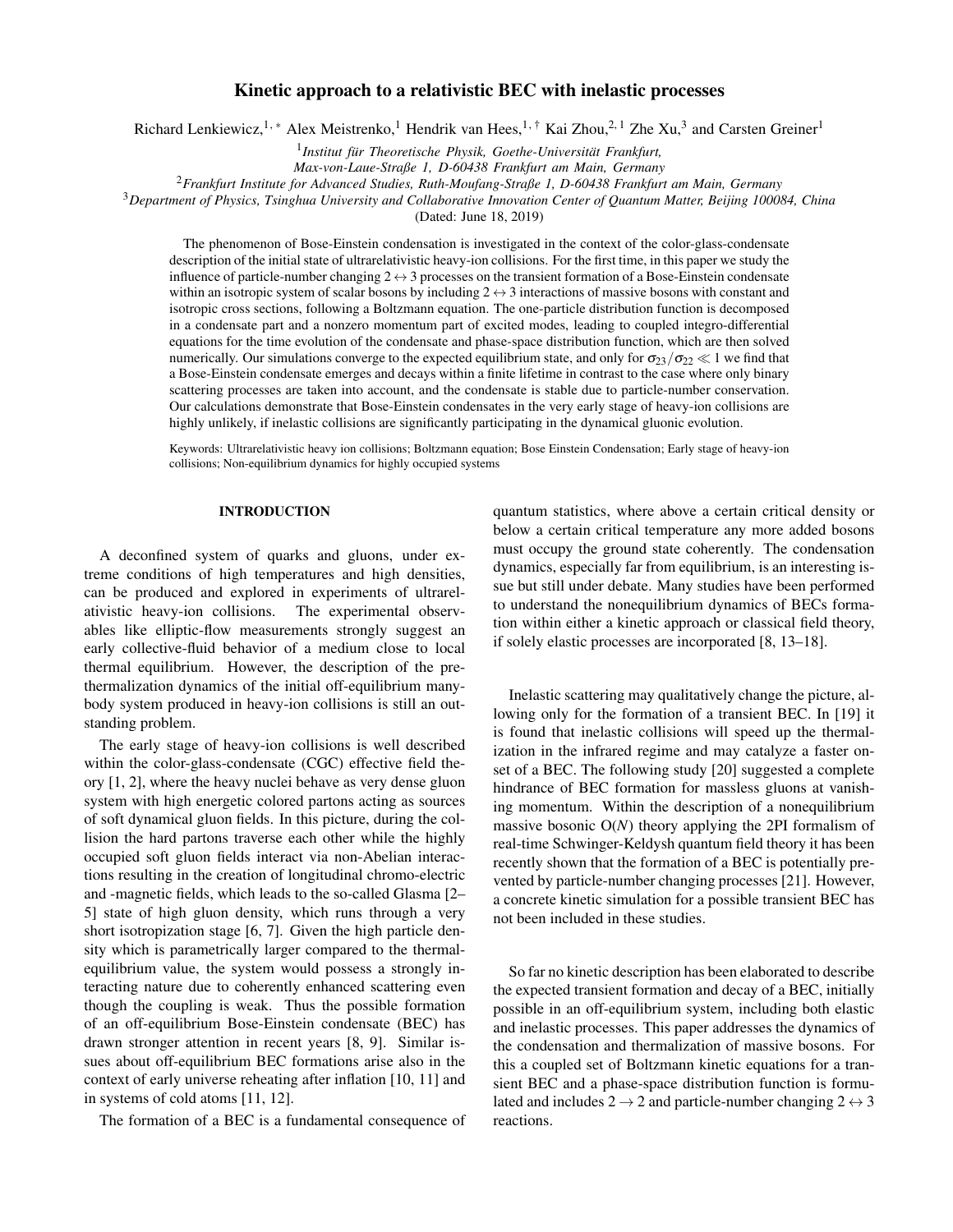

FIG. 1. Differential fraction of the isotropic particle density with respect to the momentum and for four different regimes of the cross section ratio, only binary scattering (a+e), elastically dominated scattering (b+f), balanced scattering (c+g) and inelastically dominated (d+h), with  $m = 100$  MeV at  $f_0 = 0.45$  at various times. The rows separate two sequential time periods. In (a+e) and (b+f) a condensate is present, but in (f) it decays. The black dashed lines (bottom row) depicts the individual expected equilibrium states.

## KINETIC EQUATIONS

In this work, we focus on an isotropic and homogeneous system. If the evolution is dominated by two- and three-body interactions, the corresponding Boltzmann equation for a phase-space distribution function  $f(\vec{p}) = d_g dN/(2\pi)^3 d^3x d^3p$ , where  $d_g = 16$  is the gluon degeneracy factor, taking two spin and eight color states into account, reads [22]

$$
\dot{f}_{1} = -\frac{1}{2} \frac{1}{2E_{1}} \int d^{9}(\vec{234}) \delta^{(4)}(1+2-3-4) \left\{ |M_{12 \leftrightarrow 34}|^{2} f_{1} f_{2} \left( \frac{f_{3}}{d_{g}} + 1 \right) \left( \frac{f_{4}}{d_{g}} + 1 \right) - |M_{12 \leftrightarrow 34}|^{2} f_{3} f_{4} \left( \frac{f_{1}}{d_{g}} + 1 \right) \left( \frac{f_{2}}{d_{g}} + 1 \right) \right\} \n- \frac{1}{3!} \frac{1}{2E_{1}} \int d^{12}(\vec{2345}) \delta^{(4)}(1+2-3-4-5) \left\{ |M_{12 \to 345}|^{2} f_{1} f_{2} \left( \frac{f_{3}}{d_{g}} + 1 \right) \left( \frac{f_{4}}{d_{g}} + 1 \right) \left( \frac{f_{5}}{d_{g}} + 1 \right) \right. \n- |M_{345 \to 12}|^{2} f_{3} f_{4} f_{5} \left( \frac{f_{1}}{d_{g}} + 1 \right) \left( \frac{f_{2}}{d_{g}} + 1 \right) \right\} - \frac{1}{2!2!} \frac{1}{2E_{1}} \int d^{12}(\vec{2345}) \delta^{(4)}(1+2+3-4-5) \n\left\{ |M_{123 \to 45}|^{2} f_{1} f_{2} f_{3} \left( \frac{f_{4}}{d_{g}} + 1 \right) \left( \frac{f_{5}}{d_{g}} + 1 \right) - |M_{45 \to 123}|^{2} f_{4} f_{5} \left( \frac{f_{1}}{d_{g}} + 1 \right) \left( \frac{f_{2}}{d_{g}} + 1 \right) \left( \frac{f_{3}}{d_{g}} + 1 \right) \right\}.
$$
\n(1)

Thereby, the indices refer to the momentum phase space of the participating particles  $(d\vec{i} := d^3\vec{p}_i/2(2\pi)^3E_i)$  with  $E_i =$  $\sqrt{p_i^2}$  $\frac{2}{i} + m^2$ . Consequently,  $f_i$  denotes the corresponding oneparticle distribution function  $f(t,\vec{p}_i)$ . The collision integrals take into account quantum statistics via Bose enhancement factors  $(f_i/d_g + 1)$ , leading to the correct long-time equilibrium solution for bosons. The matrix elements  $|M|^2$  are taken

as isotropic with a constant cross section [23, 24]

$$
|M_{2\leftrightarrow 2}|^2 = 32\pi s \sigma_{22},
$$
  
\n
$$
|M_{2\to 3}|^2 = 192\pi^3 \sigma_{23},
$$
  
\n
$$
|M_{3\to 2}|^2 = \frac{1}{d_g} |M_{2\to 3}|^2
$$
\n(2)

with  $s = (P_1 + P_2)^2$  denoting the center-momentum energy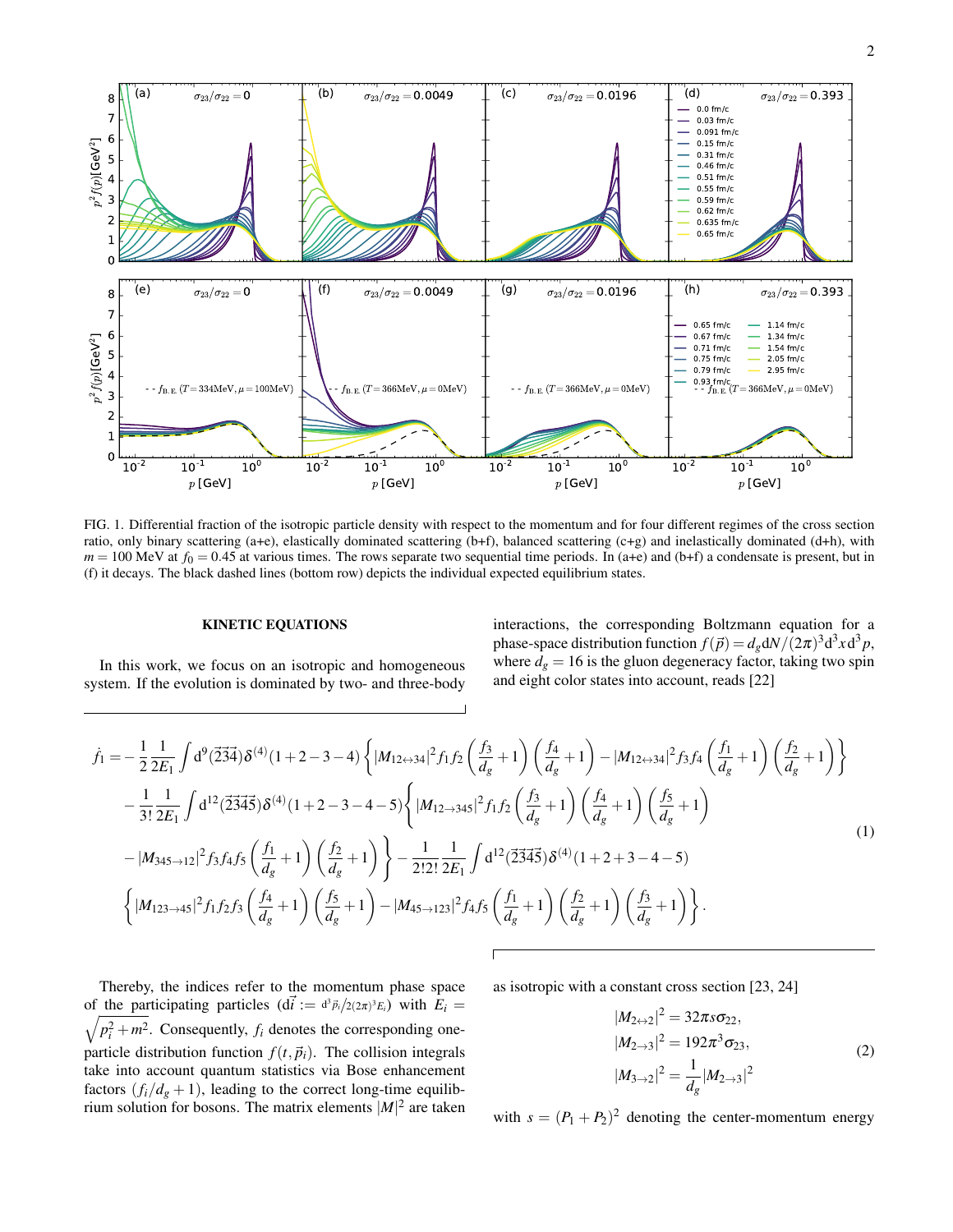squared. Here, we point out that the interesting quantity for the simulations is the ratio of the elastic and inelastic cross sections,  $\sigma_{23}/\sigma_{22}$ , determining the dominating processes leading to full equilibration. Energy and particle densities are respectively given by

$$
\varepsilon_{\rm part}(t)=\int\frac{\mathrm{d}^3\vec{p}}{(2\pi)^3}Ef(p)\;\;\text{and}\;\;n_{\rm part}(t)=\int\frac{\mathrm{d}^3\vec{p}}{(2\pi)^3}f(p).
$$

The general argument for the emergence of a BEC is that if in the case of the existence of conserved number of bosons the chemical potential converges to the mass, the distribution can no longer accommodate the particles in the IR regime ( $p \ll m$ ) although

$$
\lim_{\mu \to m} f_{B.E.}(p \ll m) = \lim_{\mu \to m} \frac{d_g}{\exp(\frac{m-\mu}{T}) - 1} = \infty.
$$
 (3)

In this case, a special treatment is necessary for the zero mode, by decomposing  $f(|\vec{p}|)$  in a continuumlike part  $f(|\vec{p}| > 0)$  for the higher modes and a discrete part  $(2\pi)^3 n_c(t) \delta^{(3)}(\vec{p})$  for the zero mode [15, 16, 18, 25].

Given any initial nonequilibrium configuration of the gluon system, one can always determine via the conservation laws if condensation has to be expected in the equilibrium limit by solving

$$
\varepsilon_{\text{init}} = \varepsilon_{\text{eq}}(T, \mu) \quad \text{and} \quad n_{\text{init}} = n_{\text{eq}}(T, \mu) \tag{4}
$$

and if one encounters  $\mu > m$  as solution of Eqs. (4)

$$
\varepsilon_{\text{init}} = \varepsilon_{\text{eq}}(T, \mu = m) + \varepsilon_{\text{c}} \quad \text{and} \quad n_{\text{init}} = n_{\text{eq}}(T, \mu = m) + n_{\text{c}} \quad (5)
$$

where  $\varepsilon_c$  and  $n_c$  are the energy and particle density of the condensate. Those considerations only apply for number conserving scattering processes ( $2 \leftrightarrow 2$ ). However, if one introduces particle-number changing  $2 \leftrightarrow 3$  scattering processes, this argument breaks down for massive particles, because in thermal equilibrium necessarily  $\mu = 0$ , implying that a stable condensate can not exist.

By inserting the ansatz  $f(p) = f_{|\vec{p}|>0} + (2\pi)^3 n_c(t) \delta^{(3)}(\vec{p})$ into Eq. (1), we obtain the following evolution equation for the nonzero momentum modes,

$$
\dot{f}_1 = \frac{s}{s} \times \frac{s}{s} + \frac{s}{s} \times \frac{s}{s} + 2\frac{s}{s} \times \frac{c}{s}
$$
\n
$$
+ \frac{s}{s} \times \frac{s}{s} + 3\frac{s}{s} \times \frac{c}{s} + \frac{s}{s} \times \frac{s}{s}
$$
\n
$$
+ 3\frac{s}{s} \times \frac{c}{s} + \frac{s}{s} \times \frac{c}{c} + \frac{s}{s} \times \frac{s}{s}
$$
\n
$$
+ 2\frac{s}{s} \times \frac{c}{s} + 2\frac{s}{s} \times \frac{s}{s} + \frac{s}{s} \times \frac{s}{s}
$$
\n
$$
(6)
$$



FIG. 2. Time evolution of normalized particle (upper panel) and condensate (lower panel) densities for particles with  $m = 100$  MeV and  $f<sub>0</sub> = 0.45$ . The bluish curves show runs without onset of condensation  $\mu_{\text{eff}} < m$ . The scattered dots refer to the timestamps of Fig.1, and the black lines mark the individual expected equilibrium values.

and a rate equation for the condensate density,

$$
\dot{n}_{c} = \frac{c}{g} \sum \left\langle \frac{g}{g} + \frac{c}{g} \right\rangle \left\langle \frac{g}{g} + \frac{c}{g} \right\rangle \left\langle \frac{g}{g} + \frac{c}{g} \right\rangle \left\langle \frac{g}{g} + \frac{c}{g} \right\rangle \left\langle \frac{g}{g} + \frac{c}{g} \right\rangle \left\langle \frac{g}{g} + \frac{c}{g} \right\rangle \left\langle \frac{g}{g} + \frac{c}{g} \right\rangle \left\langle \frac{g}{g} + \frac{c}{g} \right\rangle \left\langle \frac{g}{g} + \frac{c}{g} \right\rangle \left\langle \frac{g}{g} + \frac{c}{g} \right\rangle \left\langle \frac{g}{g} + \frac{c}{g} \right\rangle \left\langle \frac{g}{g} + \frac{c}{g} \right\rangle \left\langle \frac{g}{g} + \frac{c}{g} \right\rangle \left\langle \frac{g}{g} + \frac{c}{g} \right\rangle \left\langle \frac{g}{g} + \frac{c}{g} \right\rangle \left\langle \frac{g}{g} + \frac{c}{g} \right\rangle \left\langle \frac{g}{g} + \frac{c}{g} \right\rangle \left\langle \frac{g}{g} + \frac{c}{g} \right\rangle \left\langle \frac{g}{g} + \frac{c}{g} \right\rangle \left\langle \frac{g}{g} + \frac{c}{g} \right\rangle \left\langle \frac{g}{g} + \frac{c}{g} \right\rangle \left\langle \frac{g}{g} + \frac{c}{g} \right\rangle \left\langle \frac{g}{g} + \frac{c}{g} \right\rangle \left\langle \frac{g}{g} + \frac{c}{g} \right\rangle \left\langle \frac{g}{g} + \frac{c}{g} \right\rangle \left\langle \frac{g}{g} + \frac{c}{g} \right\rangle \left\langle \frac{g}{g} + \frac{c}{g} \right\rangle \left\langle \frac{g}{g} + \frac{c}{g} \right\rangle \left\langle \frac{g}{g} + \frac{c}{g} \right\rangle \left\langle \frac{g}{g} + \frac{c}{g} \right\rangle \left\langle \frac{g}{g} + \frac{c}{g} \right\rangle \left\langle \frac{g}{g} + \frac{c}{g} \right\rangle \left\langle \frac{g
$$

Every possible diagrammatic contribution displayed in Eqs. (6) and (7), is related to a specific collision integral, with c (condensate) and *g* (gluon) denoting the participants of the scattering process. The numerical factors relate to the combinatorial weight of the diagrams. Details are straightforward but utmost lengthy.

For the isotropic case the scattering angles can be integrated out analytically, leaving us with one-, two- and threedimensional collision integrals, which can be solved numerically. The distribution function is discretized, with the grid becoming finer in the low-momentum region. For the differential equations we employ an efficient high-order adaptive Runge-Kutta method (Cash-Karp) [26], while the collision integrals are treated with two different integration methods. For the one- and two-dimensional integrals we use the simple Simpson quadrature method, and for the three dimensional integrals we employ the Vegas Monte Carlo integration routine from [27].

#### INITIAL CONDITION

In the context of the CGC framework, the two most relevant quantities are given by the saturation scale  $Q_s$  and the coupling strength  $\alpha_s$ , which determines the initial population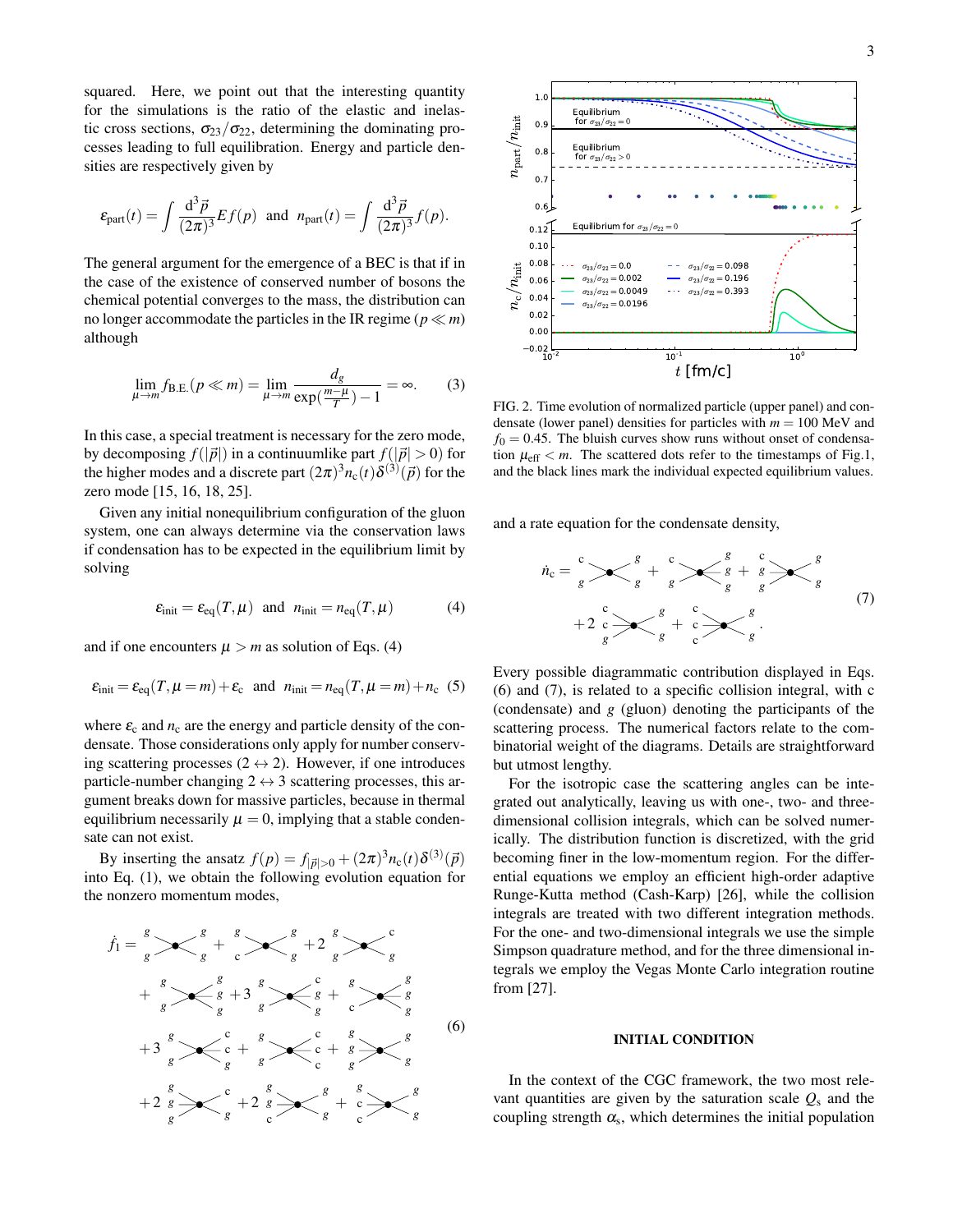density  $\propto 1/\alpha_s$  of the initial state. As an initial nonequilibrium isotropic profile for gluons, formed at time scales of approximately 1/*Q*<sup>s</sup> , one usually considers a step function of the form  $f_{init}(p) = d_g f_0 \Theta(1 - p/Q_s)$ , whereby  $f_0 \sim 1/\alpha_s$ [8, 15, 16, 18]. However, we use a similar function with a smooth tail around  $p \approx Q_s$ . Fixing  $Q_s$  at 1 GeV, the only free parameter left is  $f_0$ , the step height. Various studies have shown that from this initialization two scenarios can be observed, if equilibration dynamics are dominated by binary scattering. The first is the underpopulated case ( $f_0 < f_c$ ) where the chemical potential never reaches the mass and the second as the overpopulated case  $(f_0 > f_c)$ , where  $\mu = m$  and consequently a BEC must emerge. Our investigation is focused on particles with masses  $m = 100(300, 500)$  MeV and a cross section of  $\sigma_{22} = 1$  mb. These values are close to expected hard-thermal-loop effective pole masses of approximately *gT* [28]. The mass acts as an effective IR regulator for the scattering or "emissions."

In nature the initialization of the condensate is due to spontaneous fluctuations. Because we choose a deterministic approach, Eq. (7) implies  $\dot{n}_c \sim n_c$ , i.e., condensation does not occur, if  $n_c$  vanishes initially. To overcome this issue we extract effective values for the chemical potential  $\mu_{\text{eff}}$  and the temperature  $T_{\text{eff}}$  by fitting the IR region  $(f_{\text{IR}}(p < m))$  of the distribution function to the Bose-Einstein distribution function. If now  $\mu_{\text{eff}}$  approaches *m* (let us name this point in time *t*onset), we manually insert a finite but negligibly small seed to the zero mode  $n_c(t = t_{onset}) = 10^{-6} n_{init}$  [15, 16, 18, 25].

In the following simulations,  $f_0 = 0.45(2.0)$  has been chosen such that the condensation criterion is generally fulfilled and vary in detail the ratio  $\sigma_{23}/\sigma_{22}$ . Our simulations start in time at  $t = 0$  for solving Eqs. (6) and (7).

#### RESULTS

In Figs. 1 and 2, the main results are depicted and compared to the known case of the evolution under solely binary scattering processes for several cross section ratios  $\sigma_{23}/\sigma_{22}$ . The typical overpopulated evolution for  $2 \leftrightarrow 2$  interactions consists of the particle cascade toward the soft modes (Fig. 1 (a)) followed by its decrease to the equilibrium distributions (e), while generating a condensate until the equilibrium is reached. The introduction of  $2 \leftrightarrow 3$  kinetics, will dramatically change this picture. The first observation is that the influx of particles toward the soft modes (Fig. 1 (b),  $\sigma_{23}/\sigma_{22} = 0.0049$ ) is decelerated compared to the previous case but still sufficient to hit the onset condition somewhat later (Fig. 3), consequentially generating a condensate. But once the Bose-Einstein shape for  $\mu = m$  is recovered  $[t \approx 0.9$  fm/c, Figs. 1 (f) and 2), we observe that the condensate decays, contrary to the case considering only particle-number conserving  $2 \leftrightarrow 2$  processes. For gradually larger values of  $\sigma_{23}/\sigma_{22}$ , the characteristic particle transport towards the soft modes is further damped and  $\mu_{\text{eff}}$ never reaches the onset of condensation. If  $\sigma_{23}/\sigma_{22} \gtrsim 0.01$ , then no condensation into a BEC is observed.



FIG. 3. Time evolution of the effective chemical potential, with  $m = 100$  MeV at  $f<sub>0</sub> = 0.45$ . Bluish curves (inelastic) represents runs where condensation was not feasible, contrary to the greenish (inelastic) curves and red dashed line (elastic). The black line relates to the equilibrium condition for  $2 \leftrightarrow 2$  processes ( $\mu = m$ ) and the dashed line to inelastic processes ( $\mu = 0$  GeV).

The situation for the chemical potential  $\mu_{\text{eff}}$  can be seen in Fig. 3. While for  $\sigma_{23} = 0$ , an equilibrium state with  $\mu_{\text{eff}} = m = 0.1 \text{ GeV}$  is reached, this is only the case for the two smallest ratios  $\sigma_{23}/\sigma_{22} = 0.002$  and 0.0049, where  $\mu_{eff}$ reaches *m*, but finally decreases again to reach the equilibrium state with  $\mu_{\text{eff}} = 0$ , as it is expected, if particle number is not conserved.

In Fig. 4 we show the time evolution of the effective chemical potential,  $\mu_{eff}$  in dependence of various masses,  $m = 100$ , 300 and 500 MeV. Please note for these calculations we employ a strongly overpopulated initial condition with  $f_0 = 2$ . Inspecting the calculations, only for  $\sigma_{23}/\sigma_{22} = 0.0078$  and for masses  $m = 300$  and  $500$  MeV the chemical potential just touches the mass limit  $\mu_{\text{eff}} = m$ , although no condensation will start. The effect of earlier times for the onset of BEC formation of heavier particles has also been found in a similar study with only elastic collisions [29]. Still, taking into account inelastic  $2 \leftrightarrow 3$  collisions, either for smaller or larger masses no condensation occurs for the strongly overpopulated initial condition. Only if  $\sigma_{23}/\sigma_{22} \lesssim 0.005$  a momentary and tiny BEC can develop.

## **CONCLUSIONS**

In this paper we have investigated a complete Bose-Einstein condensation of gluons within kinetic theory, explicitly including number changing  $2 \leftrightarrow 3$  processes. In the presented scenario of an overpopulated nonequilibrium bosonic system akin to Glasma-type initial conditions has been considered. The bosons have been taken with a small but finite mass. The situation is similar to the scenario of [21]. The cross sec-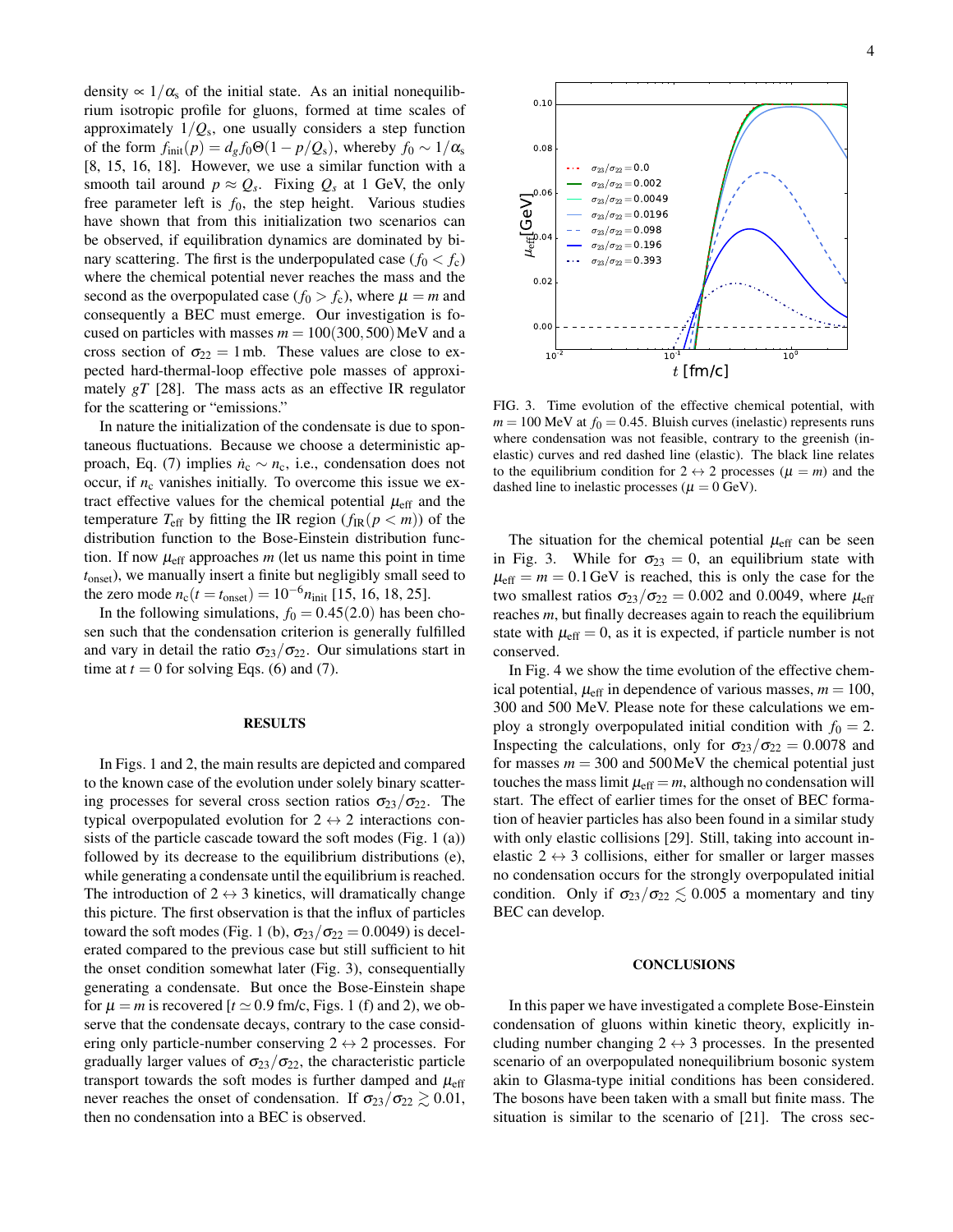

FIG. 4. Time evolution of the effective chemical potential with respect to the masses at strongly overpopulated initial condition,  $f_0 = 2$  for three different masses [100 (left), 300 (middle), and 500 MeV (right)] and for different values of  $\sigma_{23}/\sigma_{22}$ . Solid black lines correspond to the equilibrium condition for  $2 \leftrightarrow 2$  processes, and the dashed lines correspond to inelastic processes.

tions are not those of perturbative QCD. On the other hand binary scatterings in thermal QCD are regulated by finite Debye-screening masses of order *O*(*gT*). Radiative perturbative QCD emissions are substantial for describing the observed jet attenuation but also the significant lowering of the shear-viscosity over entropy-density ratio [30, 31]. The latter fact can be effectively rephrased by significant  $2 \leftrightarrow 3$  isotropic collisions [23].

Our simulations have shown that a BEC may be formed for some limited time if  $\sigma_{23}/\sigma_{22} \ll 1$ . For present physical parameters of the masses and overpopulation parameter,  $f_0$ , typically a BEC can only appear if  $\sigma_{23}$  is less than 1% of  $\sigma_{22}$ . The results suggest, that, as expected, particle-number conserving and changing processes are counteracting mechanisms for the formation and destruction of a BEC. We note that the individual collision integrals scale with the occupation density of the system like  $f^3$  (elastic) and  $f^4$  (inelastic), which resembles a sensitive scenario for possible formation but also immediate decay of a BEC.

Summarizing, our calculations show that Bose-Einstein condensates in the very early stage of heavy-ion collisions are highly unlikely, if inelastic collisions are significantly participating in the dynamical gluonic evolution.

We are grateful to the LOEWE Center for Scientific Computing (LOEWE-CSC) at Frankfurt for providing computing resources. We also acknowledge support by the Deutsche Forschungsgemeinschaft (DFG, German Research Foundation) through the Grant No. CRC-TR 211 "Strong-interaction matter under extreme conditions" - Project No. 315477589- TRR 211. Z.X.'s work was financially supported by the National Natural Science Foundation of China under Grant No. 11575092. K.Z.'s work was financially supported by the BMBF under the ErUM-Data project and the AI research grant of SAMSON AG, Frankfurt.

∗ lenkiewicz@th.physik.uni-frankfurt.de

- † hees@th.physik.uni-frankfurt.de
- [1] L. McLerran, in *Proceedings, 38th International Symposium on Multiparticle Dynamics (ISMD 2008): Hamburg, Germany, September 15-20, 2008* (2009) pp. 3–18, arXiv:0812.4989 [hepph].
- [2] F. Gelis, E. Iancu, J. Jalilian-Marian, and R. Venugopalan, Ann. Rev. Nucl. Part. Sci. 60, 463 (2010), arXiv:1002.0333 [hep-ph].
- [3] H. Weigert, Prog. Part. Nucl. Phys. 55, 461 (2005), arXiv:hepph/0501087 [hep-ph].
- [4] T. Lappi and L. McLerran, Nucl. Phys. A 772, 200 (2006), arXiv:hep-ph/0602189 [hep-ph].
- [5] D. Gelfand, A. Ipp, and D. Müller, Phys. Rev. D  $94$ , 014020 (2016), arXiv:1605.07184 [hep-ph].
- [6] A. Kurkela and Y. Zhu, Phys. Rev. Lett. **115**, 182301 (2015), arXiv:1506.06647 [hep-ph].
- [7] T. Epelbaum and F. Gelis, Phys. Rev. Lett. **111**, 232301 (2013), arXiv:1307.2214 [hep-ph].
- [8] J.-P. Blaizot, F. Gelis, J.-F. Liao, L. McLerran, and R. Venugopalan, Nucl. Phys. A 873, 68 (2012), arXiv:1107.5296 [hepph].
- [9] J.-P. Blaizot, F. Gelis, J. Liao, L. McLerran, and R. Venugopalan, Nucl. Phys. A 904-905, 829c (2013).
- [10] T. Prokopec and T. G. Roos, Phys. Rev. D 55, 3768 (1997).
- [11] P.-A. Pantel, D. Davesne, S. Chiacchiera, and M. Urban, Phys. Rev. A 86, 023635 (2012).
- [12] R. Lacaze, P. Lalleman, Y. P. Pomeau, and S. R. Rica, Physica D 152-153, 779 (2001).
- [13] J. Berges and D. Sexty, Phys. Rev. Lett. **108**, 161601 (2012), arXiv:1201.0687 [hep-ph].
- [14] J.-P. Blaizot, J. Liao, and L. McLerran, Nucl. Phys. A 920, 58 (2013), arXiv:1305.2119 [hep-ph].
- [15] Z. Xu, K. Zhou, P. Zhuang, and C. Greiner, Phys. Rev. Lett. 114, 182301 (2015), arXiv:1410.5616 [hep-ph].
- [16] A. Meistrenko, H. van Hees, K. Zhou, and C. Greiner, Phys. Rev. E 93, 032131 (2016), arXiv:1510.04552 [hep-ph].
- [17] T. Epelbaum, F. Gelis, S. Jeon, G. Moore, and B. Wu, JHEP 09, 117 (2015), arXiv:1506.05580 [hep-ph].
- [18] K. Zhou, Z. Xu, P. Zhuang, and C. Greiner, Phys. Rev. D 96, 014020 (2017).